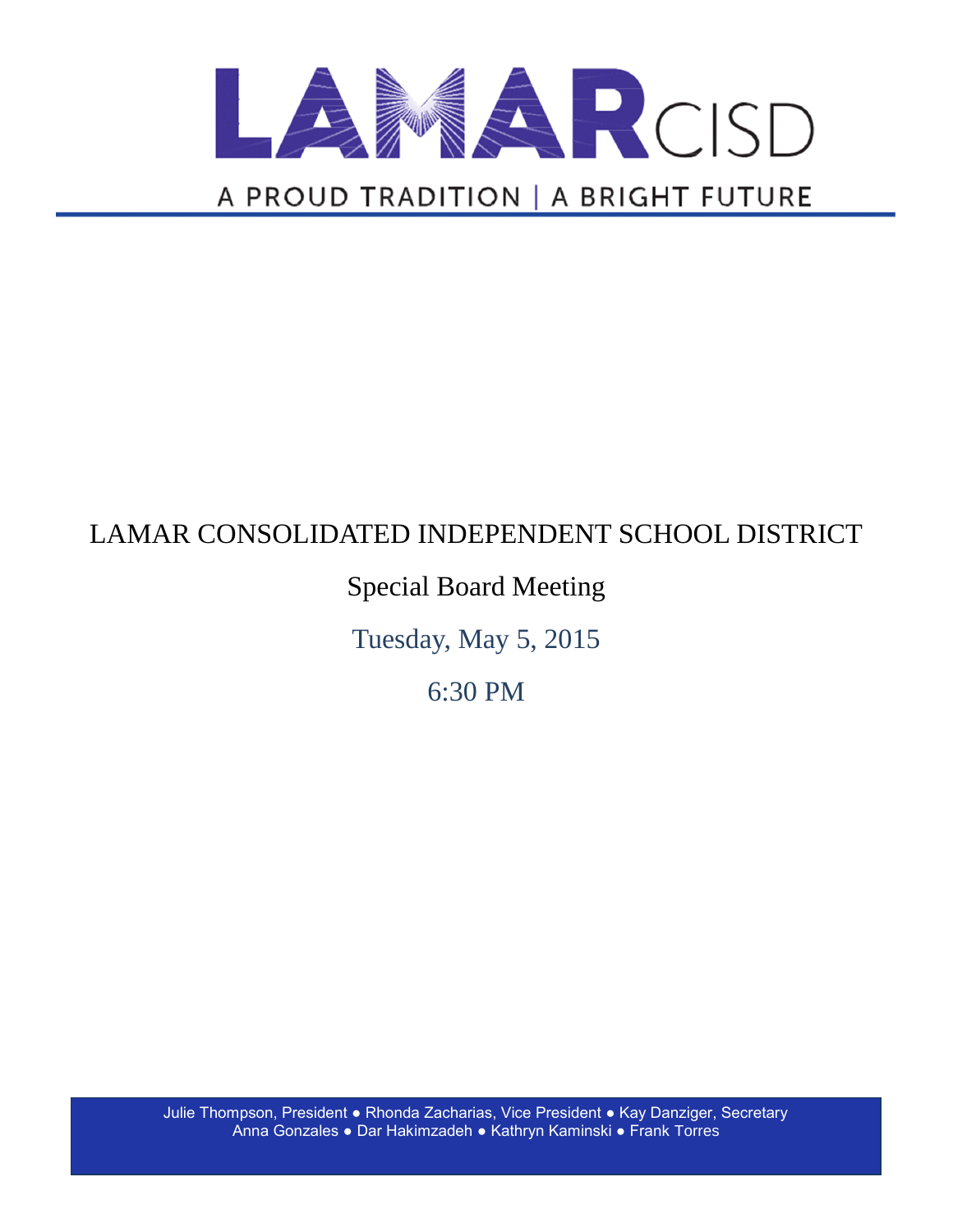#### **LAMAR CISD BOARD OF TRUSTEES SPECIAL BOARD MEETING BRAZOS CROSSING ADMINISTRATION BUILDING 3911 AVENUE I, ROSENBERG, TEXAS MAY 5, 2015 6:30 PM**

#### **AGENDA**

1. Call to order and establishment of a quorum

#### 2. **ACTION ITEMS**

#### A. **Goal: Planning**

1. Consider approval of ranking of Construction Manager-Agent (CMA) 4

#### 3. **CLOSED SESSION**

- A. Adjournment to closed session pursuant to Texas Government Code Sections 551.071, 551.072, 551.074, and 551.082, the Open Meetings Act, for the following purposes: (Time\_\_\_\_\_\_\_\_\_\_\_\_\_\_\_\_\_\_\_)
	- 1. Section 551.074 For the purpose of considering the appointment, employment, evaluation, reassignment, duties, discipline or dismissal of a public officer or employee or to hear complaints or charges against a public officer or employee.
		- a. Approval of personnel recommendations or employment of professional personnel
		- b. Employment of professional personnel (Information)
		- c. Employee resignations and retirements (Information)
	- 2. Section 551.072 For the purpose of discussing the purchase, exchange, lease or value of real property
	- 3. Section 551.071 To meet with the District's attorney to discuss matters in which the duty of the attorney to the District under the Texas Disciplinary Rules of Professional Conduct of the State Bar of Texas clearly conflicts with the Open Meetings Act, including the grievance/complaint hearing.

#### RECONVENE IN OPEN SESSION

#### **Action on Closed Session Items Future Agenda Items**

ADJOURNMENT: (Time

If during the course of the meeting covered by this notice, the Board should determine that a closed session of the Board should be held or is required in relation to an item noticed in this meeting, then such closed session as authorized by Section 551.001 et seq. of the Texas Government Code (the Open Meetings Act) will be held by the Board at that date, hour or place given in this notice or as soon after the commencement of the meeting covered by this notice as the Board may conveniently meet in such closed session concerning any and all subjects and for any and all purposes permitted by Section 551.071- 551.084, inclusive, of the Open Meetings Act, including, but not limited to: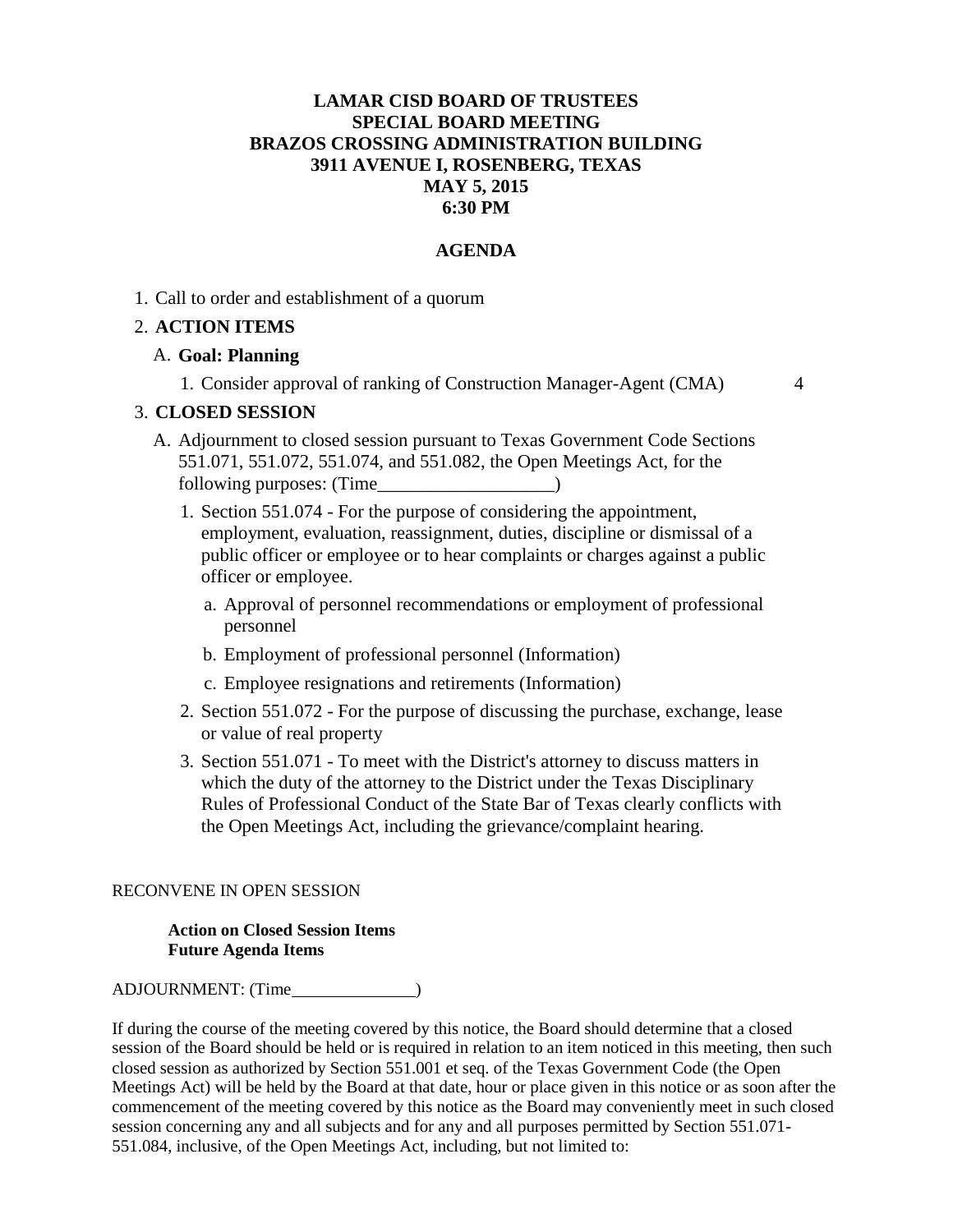Section 551.084 - For the purpose of excluding witness or witnesses from a hearing during examination of another witness.

Section 551.071 - For the purpose of a private consultation with the Board's attorney on any or all subjects or matters authorized by law.

Section 551.072 - For the purpose of discussing the purchase, exchange, lease or value of real property.

Section 551.073 - For the purpose of considering a negotiated contract for a prospective gift or donation.

Section 551.074 - For the purpose of considering the appointment, employment, evaluation, reassignment, duties, discipline or dismissal of a public officer or employee or to hear complaints or charges against a public officer or employee.

Section 551.082 - For the purpose of considering discipline of a public school child or children or to hear a complaint by an employee against another employee if the complaint or charge directly results in a need for a hearing.

Section 551.076 - To consider the deployment, or specific occasions for implementation, of security personnel or devices.

Section 551.083 - For the purpose of considering the standards, guidelines, terms or conditions the Board will follow, or instruct its representatives to follow, in consultation with representatives of employee groups in connection with consultation agreements provided for by Section 13.901 of the Texas Education Code.

Section 551.0821 – For the purpose of deliberating a matter regarding a public school student if personally identifiable information about the student will necessarily be revealed by the deliberation.

Should any final action, final decision or final vote be required in the opinion of the Board with regard to any matter considered in such closed session, then such final action, final decision or final vote shall be at either:

a. the open meeting covered by this notice upon the reconvening of this public meeting, or

b. at a subsequent public meeting of the Board upon notice thereof, as the Board may determine.

#### **CERTIFICATE AS TO POSTING OR GIVING OF NOTICE**

On this 1st day of May 2015 at 3:00 p.m., this notice was posted on a bulletin board located at a place convenient to the public in the central administrative offices of the Lamar Consolidated Independent School District, 3911 Avenue I, Rosenberg, Texas 77471, and in a place readily accessible to the general public at all times.

> Karen Vacek Secretary to Superintendent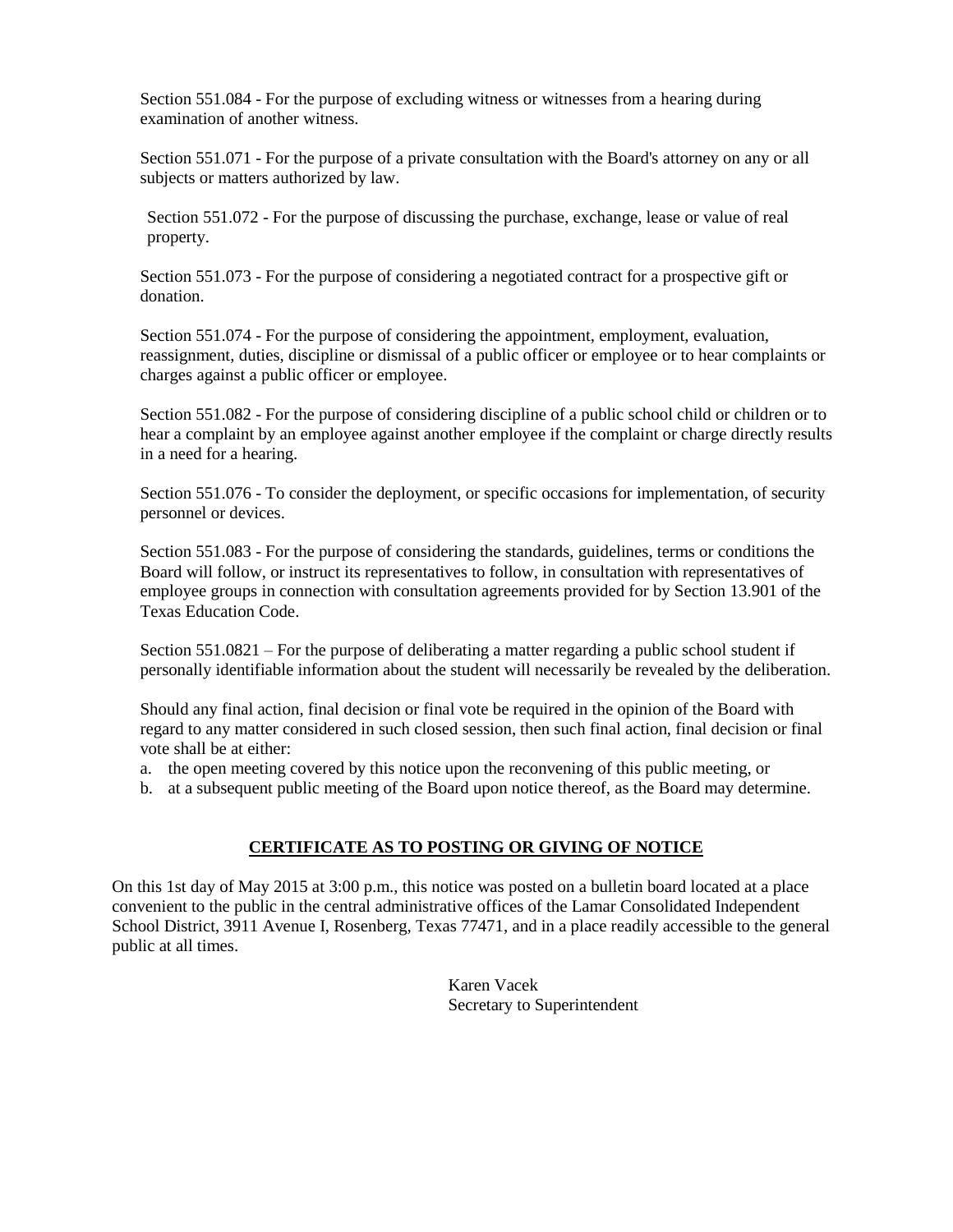#### **CONSIDER APPROVAL OF RANKING OF CONSTRUCTION MANAGER – AGENT (CMA)**

#### **RECOMMENDATION:**

That the Board of Trustees approve the ranking of Construction Manager-Agent (CMA) firms and authorize the Superintendent to begin contract negotiations for construction manager agent services for the 2014 bond program.

#### **IMPACT/RATIONALE:**

In March, the Purchasing Department released a Request for Qualifications, RFQ 10-2015ML, for Construction Manager-Agent (CMA).

Procured in the same manner as an Architect or Engineer, an RFQ for Construction Manager Agent (CMA) is prescribed by law in Texas Government Code 2269. The code, specifically 2269.052(b), requires all submissions be selected on the basis of demonstrated competence and qualifications.

The RFQ, as per the code, was advertised in the Fort Bend Herald. The Purchasing Department extended marketing of this solicitation by contacting fifteen (15) firms who previously indicated an interest or performed these services for other entities. Additionally, twenty five (25) firms who registered on the Lamar CISD Interested Vendor database were also contacted directly regarding this solicitation.

The RFQ required responsive firms to provide detailed information providing evidence of demonstrated competence and qualifications. A rubric (Exhibit 1) was provided in the RFQ offering a two-step approach of specific facts which would allow staff to quantify and reduce the submissions to three (3) top firms.

This rubric, while not required by statute, allowed the evaluation team to successfully and without subjectivity review seven (7) submitted responses using a consistent methodology.

Upon completion of the initial evaluation (Exhibit 2), the Department of Operations provided a list of three (3) firms. All seven (7) firms responding were notified of the three (3) firms that would receive an invitation for interview.

The top three (3) firms were provided with a list of twelve (12) identical questions. During their interview, each firm was asked to address the twelve (12) questions before a committee made up of the Board Facilities Committee, the Superintendent, and the Administrator for Operations. The Committee heard presentations from the three firms on April 28<sup>th</sup>. Following the presentations, a scoring rubric was provided to determine the quality of response to each of the twelve (12) questions. Scores from the interviews were tabulated by the Purchasing Department (Exhibit 3). In addition, a scoring rubric was prepared by Business Office staff to evaluate the financial strength of the three firms (Exhibit 4). Financial statement information was reviewed for the firms assuming financial responsibility for the engagement. The combined results of the interview tabulation and financial strength evaluation offer the final ranking of firms as follows:

- 1. Gilbane/IDC
- 2. Vanir/Rice Gardner, A Joint Venture
- 3. AECOM/Skanska

#### **PROGRAM DESCRIPTION:**

Upon approval of the ranked list, the Superintendent will begin negotiations with the top ranked firm. Should negotiations fail, the firm will be notified in writing and negotiations may begin with the next firm in rank.

Submitted by: Kevin McKeever, Administrator for Operations Jill Ludwig, CPA, RTSBA, Chief Financial Officer Michele Leach, RTSBA Purchasing & Materials Manager

Recommended for approval:

Thomas Randle

Dr. Thomas Randle **Superintendent**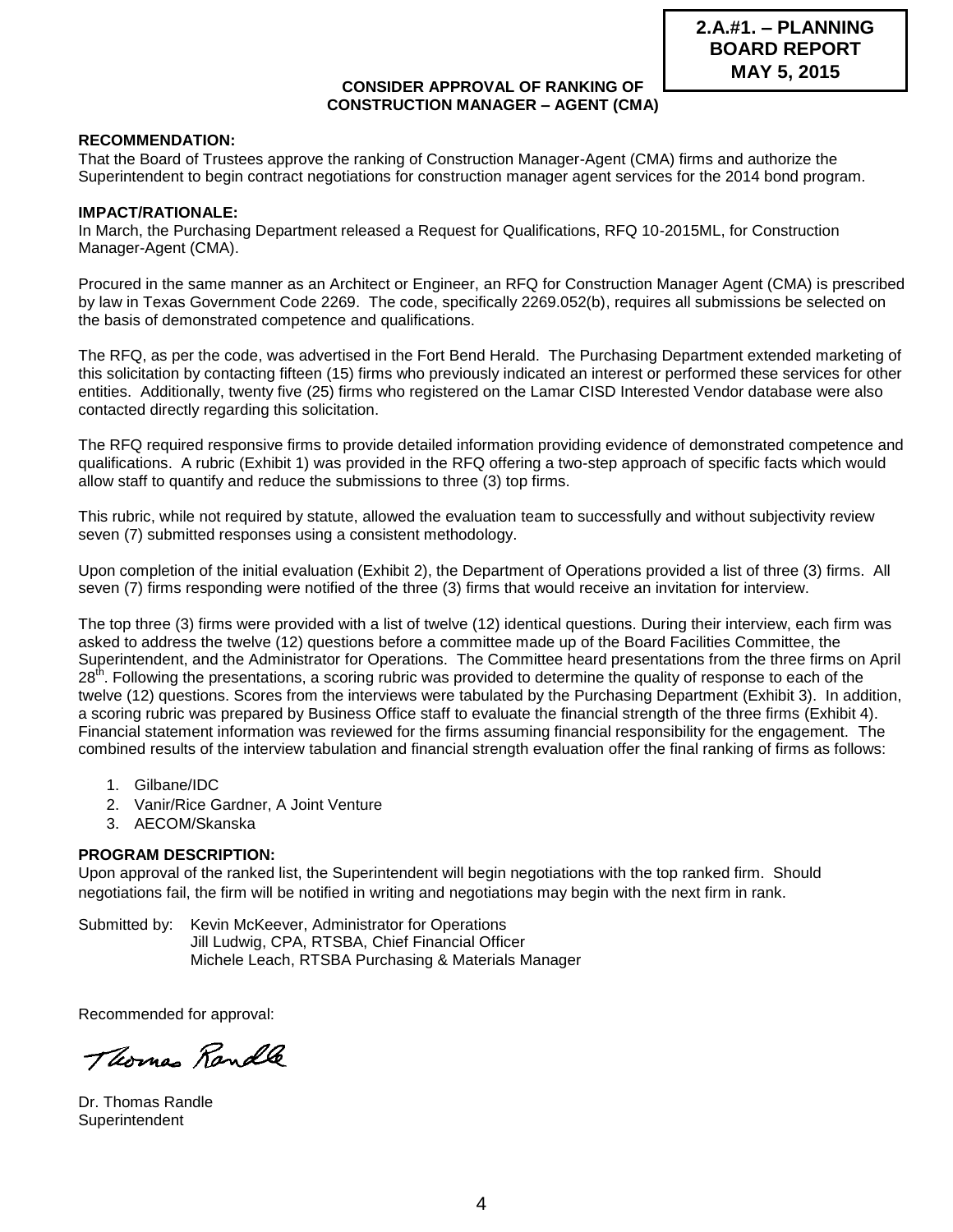### Exhibit 1

|                | <b>Evaluation Criteria</b>                                                                                                                                                                                                                                                                                                                                                                                                                                               | Point<br><b>System</b> |
|----------------|--------------------------------------------------------------------------------------------------------------------------------------------------------------------------------------------------------------------------------------------------------------------------------------------------------------------------------------------------------------------------------------------------------------------------------------------------------------------------|------------------------|
| $\mathbf{1}$   | <b>Response to <math>RFQ</math></b> – Adequacy of response to the $RFQ$ or presentation of<br>Statement of Qualifications as it relates to the needs of Lamar Consolidated                                                                                                                                                                                                                                                                                               | 5                      |
| $\overline{2}$ | ISD 2014 Bond Program.<br><b>Past relevant performance of the CMA methodology - Review of past</b><br>positive performance acting as a CMA for other school districts (preferred)<br>or government entities. Review should include past work, detailed                                                                                                                                                                                                                   | 20                     |
| 3              | information on application of this methodology in past contracts.<br>Firm's proposed personnel/team certifications and qualifications<br>Relevant qualifications and experience of the firm and personnel assigned for<br>the performance of Program Management services on an educational facility<br>capital improvement program. A review of resumes, credentials and other<br>qualifications supporting the accomplishment of program standards will be<br>assessed. | 15                     |
| $\overline{4}$ | Components of CMA Program Management Approach - Program<br>Management approach as it relates to the needs of the district.                                                                                                                                                                                                                                                                                                                                               | 20                     |
| 5              | Financial Strength – Review of current and past 5 years of financial<br>information. Information to include size and scope of all current contracted<br>work, listing current clients being served. STEP TWO ONLY                                                                                                                                                                                                                                                        | 20                     |
| 6              | References - Adequacy of response and information provided by relevant<br>references. References must be provided from the list of past projects<br>requested within this RFQ.                                                                                                                                                                                                                                                                                           | 15                     |
| $\tau$         | Ability to service our accounts with proper staff and insurance<br>requirements -                                                                                                                                                                                                                                                                                                                                                                                        | $\mathfrak{S}$         |
|                | • Provide proof of proper insurance as defined in this solicitation.<br><b>TOTAL</b>                                                                                                                                                                                                                                                                                                                                                                                     | 100 POINTS             |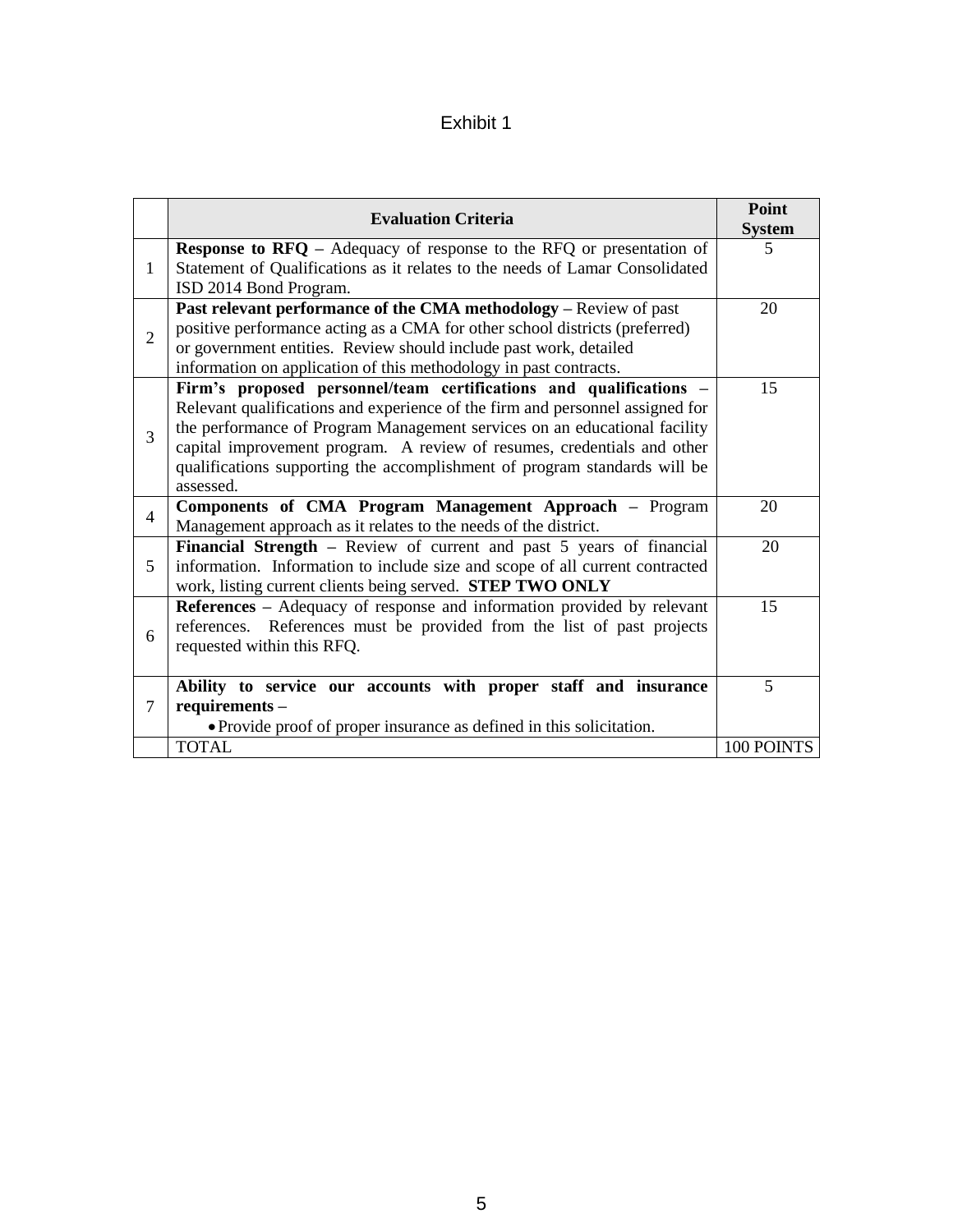#### SCORING FORM-Evaluation Committee Step One **RFQ 10-2015ML** Construction Manager - Agent **EXHIBIT 2** EXHIBIT 2

| Vendor                 | Response to RFQ<br><b>5 Points Max</b> | Past relevant<br>performance of the<br>CMA methodology<br><b>20 Points Max</b> | Firm's proposed<br>personnel/team<br>certifications and<br>qualificatons<br><b>15 Points Max</b> | Components of a CMA<br>Program Approach<br><b>20 Points Max</b> | <b>Total Score</b> | Firm's Ranking Order |
|------------------------|----------------------------------------|--------------------------------------------------------------------------------|--------------------------------------------------------------------------------------------------|-----------------------------------------------------------------|--------------------|----------------------|
|                        |                                        |                                                                                |                                                                                                  |                                                                 |                    |                      |
| <b>AECOM</b>           | 4.25                                   | 17.00                                                                          | 13.00                                                                                            | 16.50                                                           | 50.75              | $\overline{2}$       |
|                        |                                        |                                                                                |                                                                                                  |                                                                 |                    |                      |
| Gilbane/IDC            | 4.25                                   | 17.50                                                                          | 13.75                                                                                            | 16.50                                                           | 52.00              | $\mathbf{1}$         |
|                        |                                        |                                                                                |                                                                                                  |                                                                 |                    |                      |
| Heery International    | 4.25                                   | 15.00                                                                          | 13.00                                                                                            | 15.00                                                           | 47.25              | 4                    |
|                        |                                        |                                                                                |                                                                                                  |                                                                 |                    |                      |
| Jacobs                 | 4.25                                   | 16.00                                                                          | 13.00                                                                                            | 16.25                                                           | 49.50              | 3                    |
|                        |                                        |                                                                                |                                                                                                  |                                                                 |                    |                      |
| Jones, Lang, LaSalle   | 3.75                                   | 13.50                                                                          | 10.00                                                                                            | 13.50                                                           | 40.75              | 6                    |
|                        |                                        |                                                                                |                                                                                                  |                                                                 |                    |                      |
| <b>Project Control</b> | 3.75                                   | 14.25                                                                          | 11.50                                                                                            | 14.75                                                           | 44.25              | 5                    |
|                        |                                        |                                                                                |                                                                                                  |                                                                 |                    |                      |
| Vanir/Rice Garder      | 4.25                                   | 16.50                                                                          | 13.75                                                                                            | 16.25                                                           | 50.75              | $\overline{2}$       |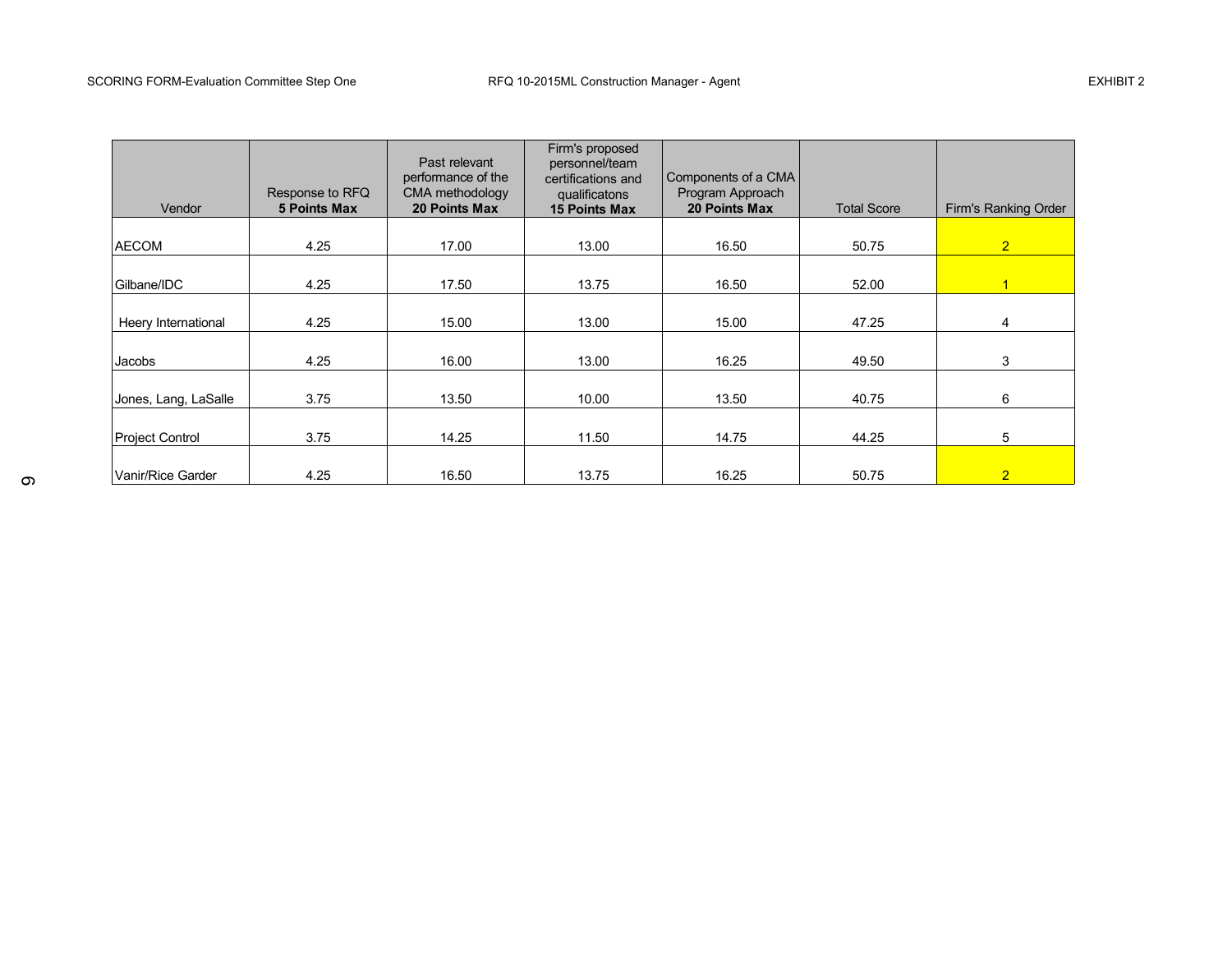### Exhibit 3

| Vendor            | <b>Total Score</b> | Firm's Ranking<br>Order |
|-------------------|--------------------|-------------------------|
| AECOM/Skanska     | 147                | З                       |
| Gilbane/IDC       | 234                |                         |
| Vanir/Rice Garder | 152                |                         |